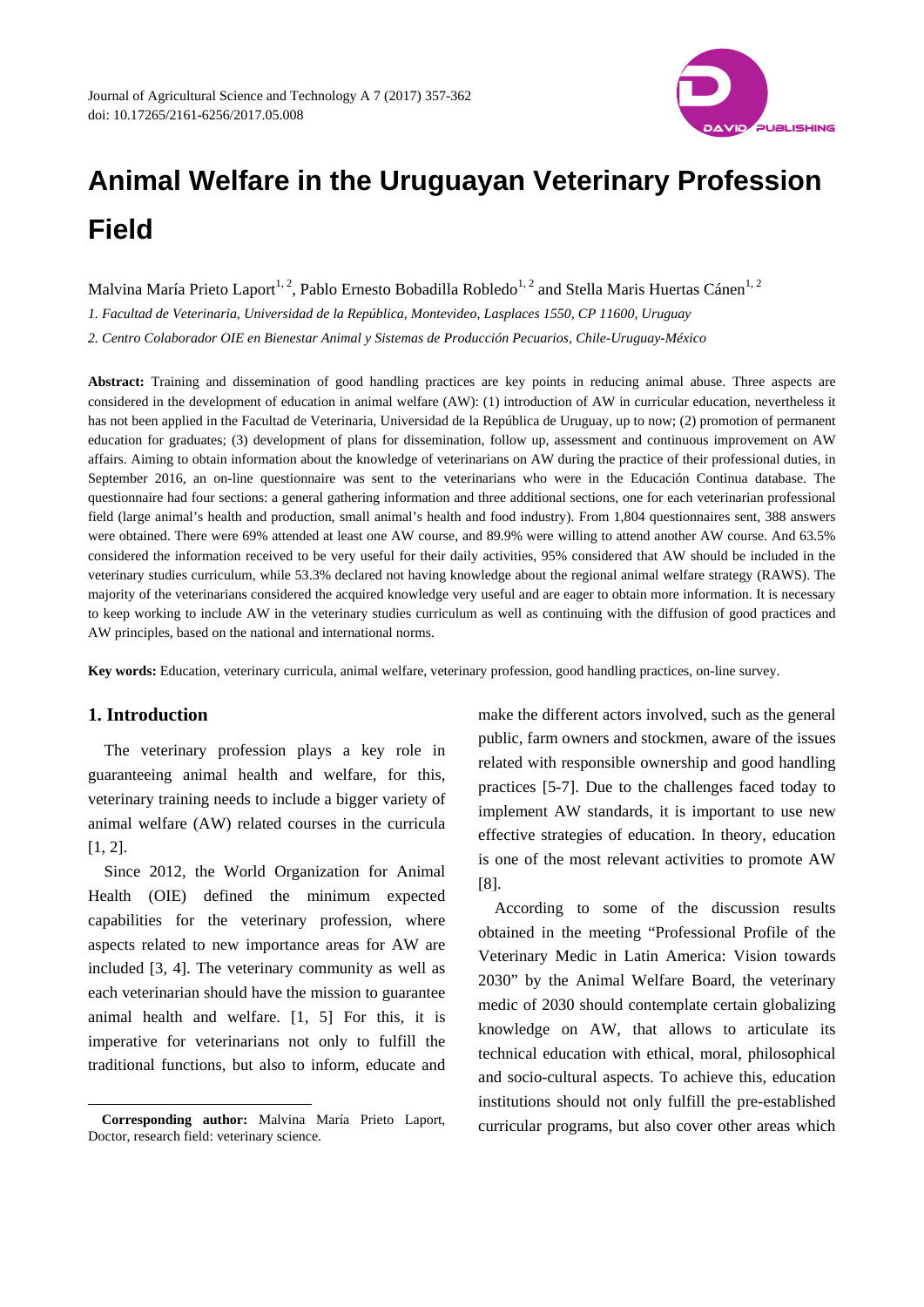are needed, such as mandatory AW courses [9]. Training and diffusion of good handling practices of animals constitute key elements to achieve substantial improvements and to reduce animal abuse, based on the policy of AW for the Americas [7]. In 2012, OIE proposes the regional animal welfare strategy (RAWS) for the Americas that includes the different aspects related to politics, science, ethics, economics and food safety of the countries involved. RAWS seeks to involve all the responsible actors to attain the maximum consensus, thus achieving a common vision and mission [10].

Three aspects are considered in the development of education in AW: (1) the introduction to AW in the curricular education; (2) the promotion of continuous education activities for graduates; (3) the development of dissemination, follow up, evaluation and continuous improvement plans in AW [11].

According to the latest national veterinary census, Uruguay has 3,304 active veterinarians, working in different professional fields: veterinary medicine (44%), animal production (22%), animal health (14%), food technology (10%) and public health (3%) [12].

A partial survey of 250 veterinary graduates from the Facultad de Veterinaria, Universidad de la República (Fvet-UdelaR) database, showed that 47% attended to three or more AW courses and 65% reported that AW concepts were very applicable to their job [13]. Nevertheless, AW is not yet included in the curricula of Fvet-UdelaR, the only institution were that veterinary studies can be undertaken in Uruguay.

The aim of the present study was to obtain more information on the veterinary graduates' knowledge about AW and its application in the practice of their professional duties.

## **2. Materials and Methods**

During September 2016, a survey was conducted, using an on-line form, sent by email to 1,804 veterinary graduates who are included in the Programa de Educación Continua of the Fvet-UdelaR database. The survey contained four sections, a general one gathering information and three additional sections, one for each veterinarian professional field (large animal's health and production, small animal's health and food industry), as shown in Table 1.

The on-line tool compiled in real time the answers submitted, and then organized the data obtained to allow a descriptive statistics analysis.

#### **3. Results and Discussion**

From the 1,804 on-line forms sent, 388 responses were obtained (21.5%), accounting for 11.7% of the total veterinarians in the country [12].

The survey results showed that 69% attended at least one AW course and 63.5% considered the information received very useful for their daily activities. The similar results were reported by Huertas et al. [13]. The attendance to AW courses increased in comparison to a 2012 survey (Fig. 1). In the survey, 95% of the respondents considered that AW should be included in the veterinary curricula and 89.9% were willing to attend another AW course if offered.

Half of the veterinarians surveyed (53.3%) declared not having any knowledge about the RAWS. Even though this tool was initially presented at an academic level in 2014, its promotion has not had sufficient reach in the country [14].

Among veterinarians, 68.5% worked in animal production and/or large animal medicine and 14.6% in the food industry. These results match with the beef cattle oriented livestock production of Uruguay [7, 15]. However, 24% of veterinarians worked with small animals (pets).

In the survey, 44% of veterinarians answered that 25% of the farms they visit had knowledge of and properly implemented good animal handling practices; 54.4% of responses considered the farm owner as the main information source of AW practices for farm staff, along with the veterinarian (50.3%).

Table 2 shows the tools or methods used to herd the animals on the farms visited by the veterinarians. The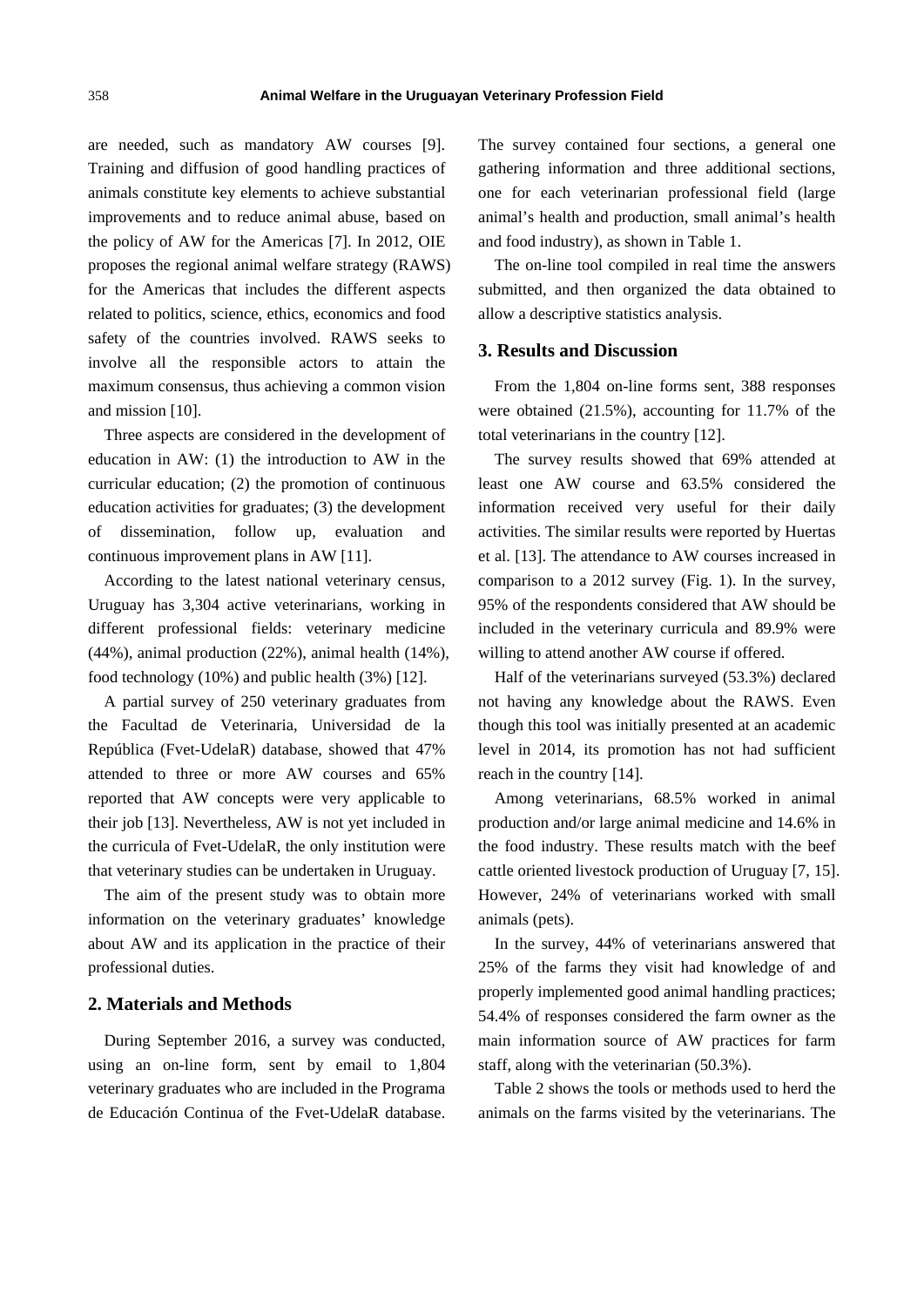### **Animal Welfare in the Uruguayan Veterinary Profession Field**

| Dear colleague please answer the following questions by marking the slot that corresponds with your answer.                    |
|--------------------------------------------------------------------------------------------------------------------------------|
| 1. Mark your year of entry to the university                                                                                   |
| $(a)$ Before 1980                                                                                                              |
|                                                                                                                                |
| (b) Between 1980 and 1990                                                                                                      |
| (c) Between 1991 and 2001                                                                                                      |
| (d) Between $2002$ and $2012$                                                                                                  |
| 2. Have you attended AW courses?                                                                                               |
| (a) Never                                                                                                                      |
| (b) Once                                                                                                                       |
| (c) Twice                                                                                                                      |
| (d) More than twice                                                                                                            |
| 3. The information received in the AW courses was useful for your daily work with animals?                                     |
| $(a)$ A lot                                                                                                                    |
| (b) Little                                                                                                                     |
| (c) Not at all                                                                                                                 |
| 4. Are you willing to attend an AW related activity again?                                                                     |
| (a) Yes                                                                                                                        |
| (b) No                                                                                                                         |
| 5. Despite AW (as a subject) is not part of the mandatory study program, do you consider it necessary for the education of the |
| current veterinarians?                                                                                                         |
| (a) Yes                                                                                                                        |
| (b) No                                                                                                                         |
| 6. Regarding the OIE regional strategy for AW, what's your level of knowledge of the RAWS?                                     |
| (a) Heard about the strategy                                                                                                   |
| (b) Have read the strategy and understand its reach                                                                            |
| (c) Have read the strategy and do not understand its reach                                                                     |
| (d) Do not know about the strategy                                                                                             |
| 7. What's your work area?                                                                                                      |
| (a) Animal production or large animals health (bovine, ovine and/or equine)                                                    |
| (b) Small animals (pets)                                                                                                       |
| (c) Food industry (meat, dairy or other)                                                                                       |
| (d) Other                                                                                                                      |
|                                                                                                                                |
| 7a Animal production or large animals medicine (bovine, ovine and/or equine)                                                   |
| (1) When you work with animals, you use (mark all the options you use):<br>(a) Electric prod                                   |
| (b) Sticks                                                                                                                     |
| (c) Shouts                                                                                                                     |
| (d) Flags                                                                                                                      |
| $(e)$ Dogs                                                                                                                     |
| (f) None of the previous                                                                                                       |
| (g) Other                                                                                                                      |
| (2) On the farms you visit, farm staff when working with animals use:<br>(a) Electric prod                                     |
| (b) Sticks                                                                                                                     |
| (c) Shouts                                                                                                                     |
| $(d)$ Flags                                                                                                                    |
| (e) Dogs                                                                                                                       |
| (f) None of the previous                                                                                                       |
| $(g)$ Other                                                                                                                    |

**Table 1 Questionnaire about "AW in Uruguay" sent by email to 1,804 veterinarians resident in Uruguay during the month of September 2016.**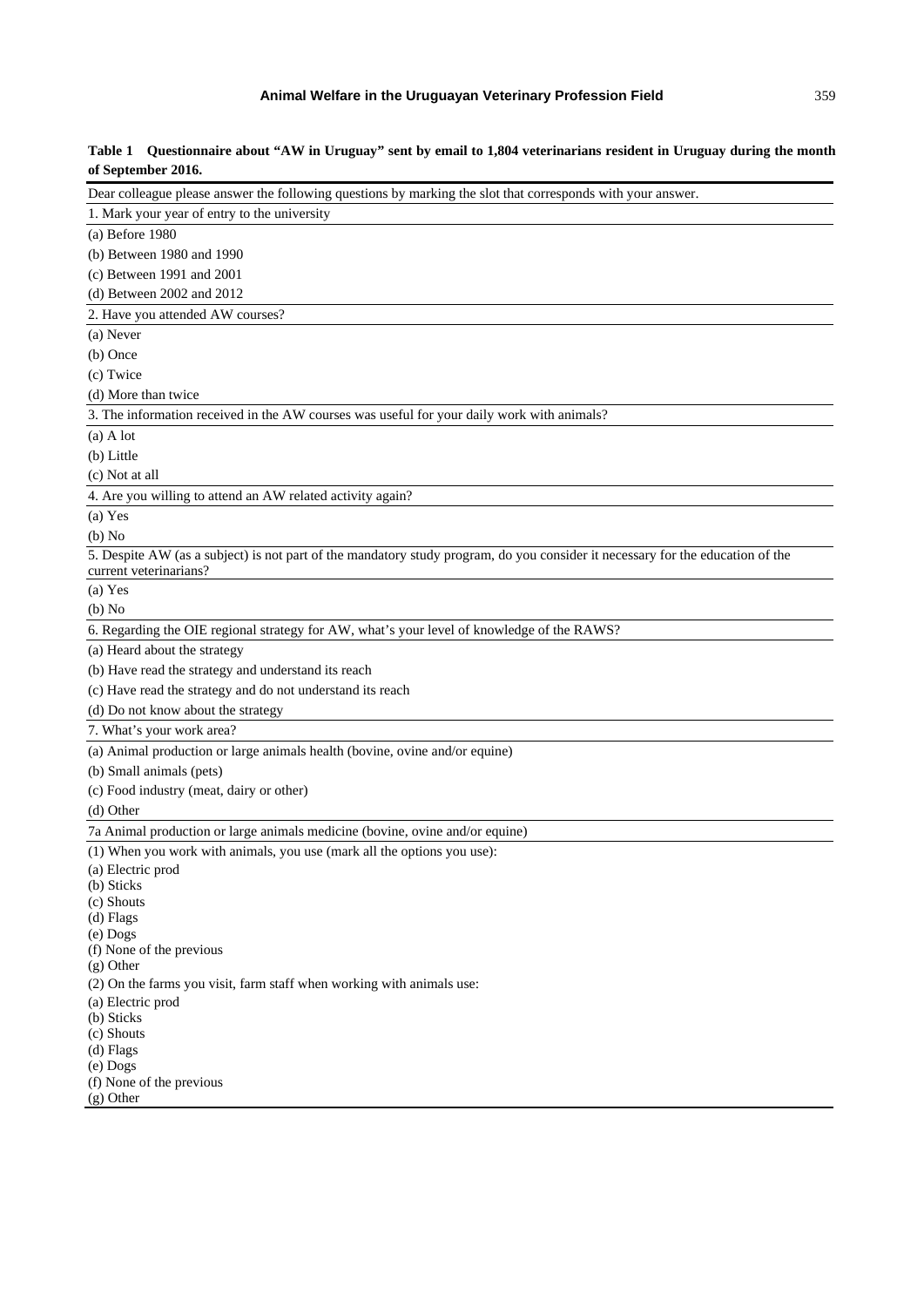(Table 1 continued)

| Dear colleague please answer the following questions by marking the slot that corresponds with your answer.         |
|---------------------------------------------------------------------------------------------------------------------|
| (3) On how many of the farms you visit, you consider them having knowledge about good animal handling practices/AW? |
| (a) None of them                                                                                                    |
| (b) Less than $25%$                                                                                                 |
| $(c)$ Between 25% and 50%                                                                                           |
| (d) Between $50\%$ and $75\%$                                                                                       |
| $(e)$ More than $75%$                                                                                               |
| (f) In all of them                                                                                                  |
| (4) Which do you consider to be the main source for information about AW for farm staff?                            |
| (a) Tradition                                                                                                       |
| (b) Trainings                                                                                                       |
| (c) Conversation with the farm technicians (including the veterinarian)                                             |
| (d) Indications made by the farm owner                                                                              |
| (e) None of the previous                                                                                            |
| 7b Small animals (pets)                                                                                             |
| (1) You mainly work in neighborhoods of which socio-economic level?                                                 |
| $(a)$ Low                                                                                                           |
| (b) Medium                                                                                                          |
| $(c)$ High                                                                                                          |
| (2) Regarding law 18.471 on responsible ownership and AW, what is your level of knowledge?                          |
| (a) Heard about the law                                                                                             |
| (b) Have read the text of law and understand its reach                                                              |
| (c) Have read the text of the law and do not understand its reach                                                   |
| (d) Have no knowledge of the law                                                                                    |
| (3) During your work activities, what's the number of animals with signs of abuse that you observed?                |
| (a) One per week                                                                                                    |
| (b) More than one per week                                                                                          |
| (c) One per month                                                                                                   |
| (d) Never                                                                                                           |
| (4) If you receive a pet owner with an animal with clear signs of abuse?                                            |
| (a) You give medical attention to the animal                                                                        |
| (b) You give medical attention to animal and advise the owner                                                       |
| (c) You report the owner to the authorities                                                                         |
| (d) You deny medical attention                                                                                      |
| (e) Do not have the proper tools to proceed in this situation                                                       |
| 7c Food industry (meat, dairy or other)                                                                             |
| (1) In your work area, how do you evaluate the influence of AW on the quality of the final product?                 |
| (a) No influence                                                                                                    |
| (b) Moderate influence                                                                                              |
| (c) Great influence                                                                                                 |
| (2) In your work area, staff training on AW is:                                                                     |
| (a) Frequent                                                                                                        |
| (b) Sporadic                                                                                                        |
| (c) Inexistent                                                                                                      |
| (3) Do you consider that the training on AW in your work area was:                                                  |
| (a) Useful and improved animal handling                                                                             |
| (b) Useful and improved workers' performances                                                                       |
| (c) Useful but soon forgotten                                                                                       |
| (d) Requested by the client                                                                                         |
| (e) Offered by third parties                                                                                        |
| (f) None of the previous                                                                                            |
| (4) How important is AW and good animal handling practices for the veterinarian and plant staff?                    |
| $(a)$ High                                                                                                          |
| (b) Medium                                                                                                          |
| $(c)$ Low                                                                                                           |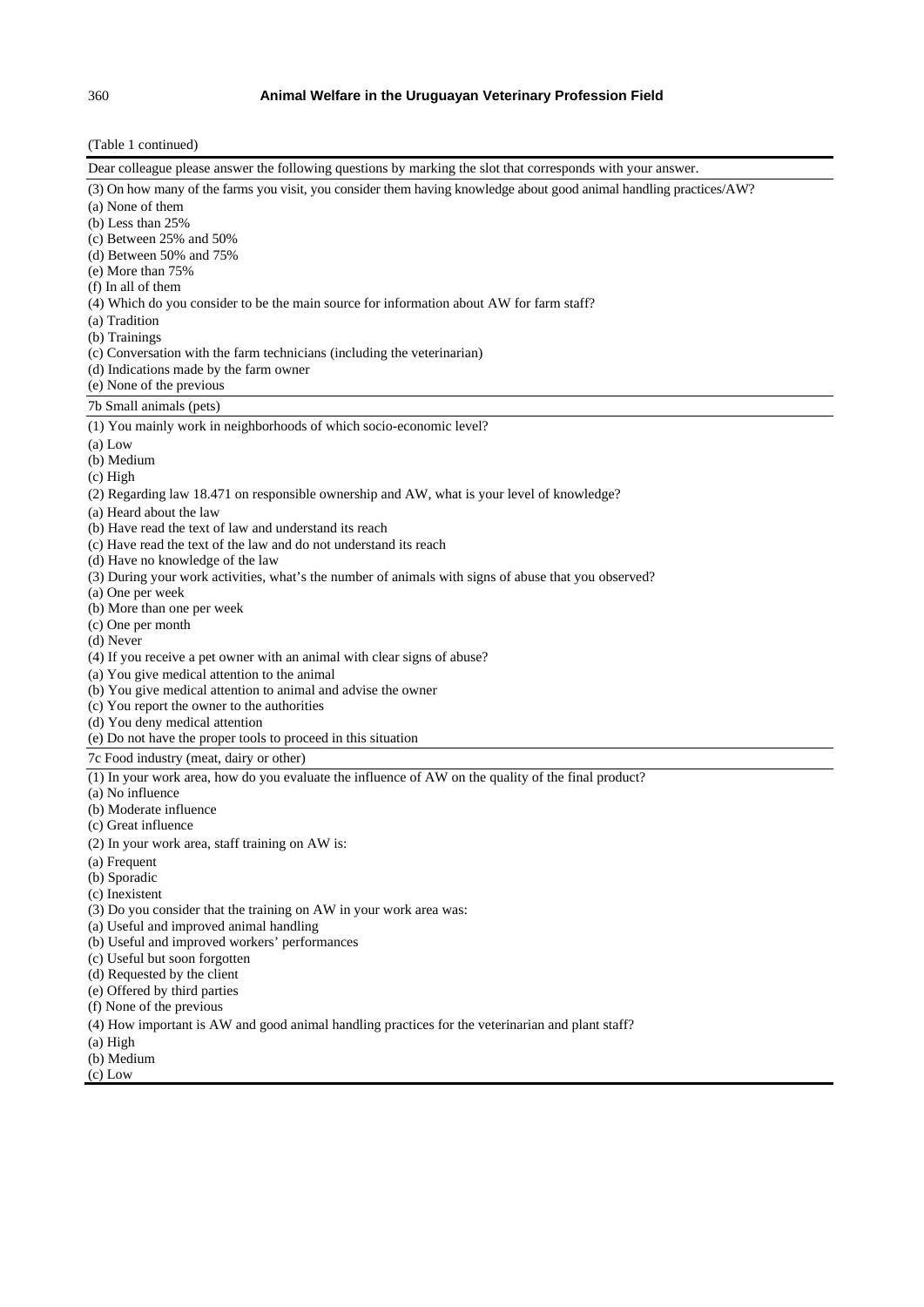

**Fig. 1 Comparison of percentage of veterinarians who attended AW trainings or courses by times in 2012 to 2016.** 

**Table 2 Herding tools used to move animals on livestock farms in Uruguay, visited by veterinarians who answered the 2016 questionnaire.** 

| Herding tool   | $\frac{0}{0}$ |
|----------------|---------------|
| Electric prod  | 41.0          |
| <b>Sticks</b>  | 52.1          |
| Shouting       | 70.4          |
| Flags          | 77.5          |
| Dogs           | 61.9          |
| Did not answer | 12.1          |

More than one herding tool can be used in the farm.

high percentage of flag use (77.5%) stands out, nevertheless there is a similarly high use of electric prods (41%), sticks (52.1%) and occurrence of shouting (70.4%). These results match with the previous responses provided by farm owners prior to good animal handling practices trainings [6]. This could indicate that the need to reduce or avoid the use of these kinds of elements, which can hurt the animal's integrity, was not sufficiently addressed in the education campaigns.

Nevertheless, these farms are advised by a veterinarian, who declared attending at least one AW course and that the information received was useful for their job. It is evident that there is a need to improve the training received by veterinarians, focusing on the great importance of their role as promoter and positive example for farmers. In this case, Fvet-UdelaR must play its role in creating and promoting knowledge in health and AW areas.

About 75.9% of veterinarians who worked in the food industry consider that AW has a great influence on the quality of the final product [16]. Nevertheless, 47.8% of the industry workers received training sporadically, 26.8% frequently and 25.5% never. According with the veterinarians, these trainings not only improved the way that plant workers treat the animals (42%), but also improved the overall workers' performance (41.3%).

## **4. Conclusions**

The majority of veterinarians surveyed seemed to be sensible with the topic and had assisted to at least one AW course. At the same time, they considered the knowledge acquired with great utility and demonstrated a will to gain more knowledge on the topic. It is necessary to continue working towards the inclusion of AW in the veterinary curricula, as to continue with the promotion of good handling practices and AW principles, based on scientific research and on the national and international regulations at all levels.

#### **Acknowledgments**

The authors thank Teresita Alonso from the